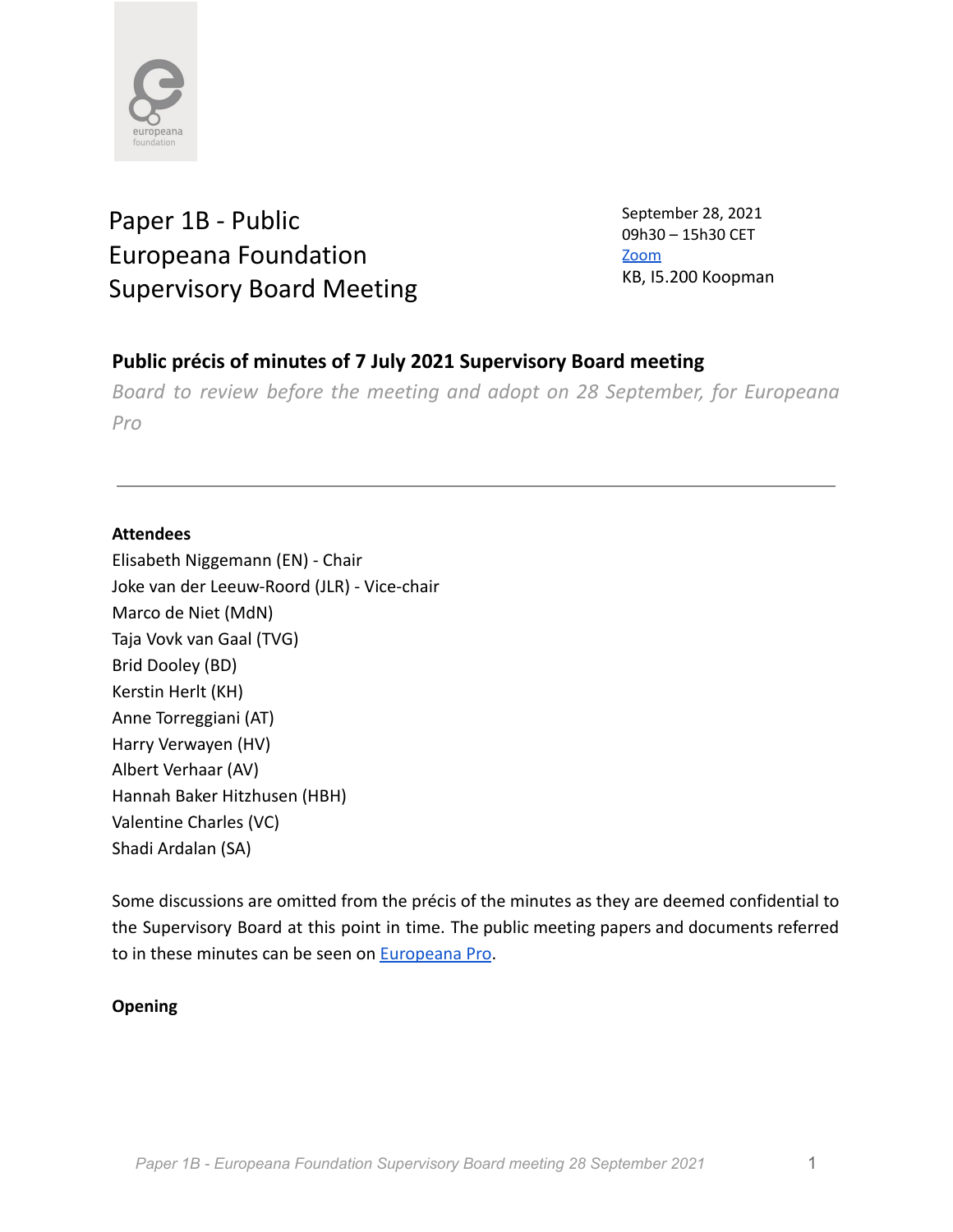

The meeting was held virtually on July 7, 2021, chaired by Elisabeth Niggemann (EN). 7 members attended the meeting forming a quorum. The proposed agenda was adopted by the Supervisory Board.

**Action 1:** AT and HBH will discuss 'user engagement'. TVG is interested in Europeana's user engagement plan and strategy.

#### **I. Minutes, actions and decisions from 19 May meeting**

The Board adopted the minutes of 19 May 2021 meeting, and the public précis of the minutes [Paper](https://docs.google.com/document/d/109NzxAiP9iVhfiEi4zyQ3NRtMN57IpVKze7ic-TMBC4/edit) 1B which will be published on [Europeana](https://pro.europeana.eu/about-us/foundation) Pro. All actions and decisions from the last meeting are complete.

MdN: The acronym GLAM is not an inclusive term. It excludes a big part of the sector e.g. monuments, archeology, film and media, audio-visual and the like. Besides, today the term 'gallery' doesn't have its original meaning any more.

**Decision 1:** For consistency across the Foundation, we promote the use of the term 'cultural heritage sector' instead of 'GLAM', unless GLAM should be used for a specific purpose or to literally mean the specific domains of Gallery, Library, Archives and Museums.

#### **II. Europeana Foundation governance**

The Board discussed the Europeana Foundation governance and working with the Advisory Board

#### **III. Europeana Foundation management, operational and business plan update**

The Board finds substantial progress in all areas. The five emerging themes: participation, collaboration, digital public space, diversity & inclusion, and climate action have a team lead each and cross functional teams are working on them. In an explainer, these themes and our approach to them have been presented to the staff. In April and May we developed a brief/vision and the beginning of a roadmap and/or strategy for each theme. We've put more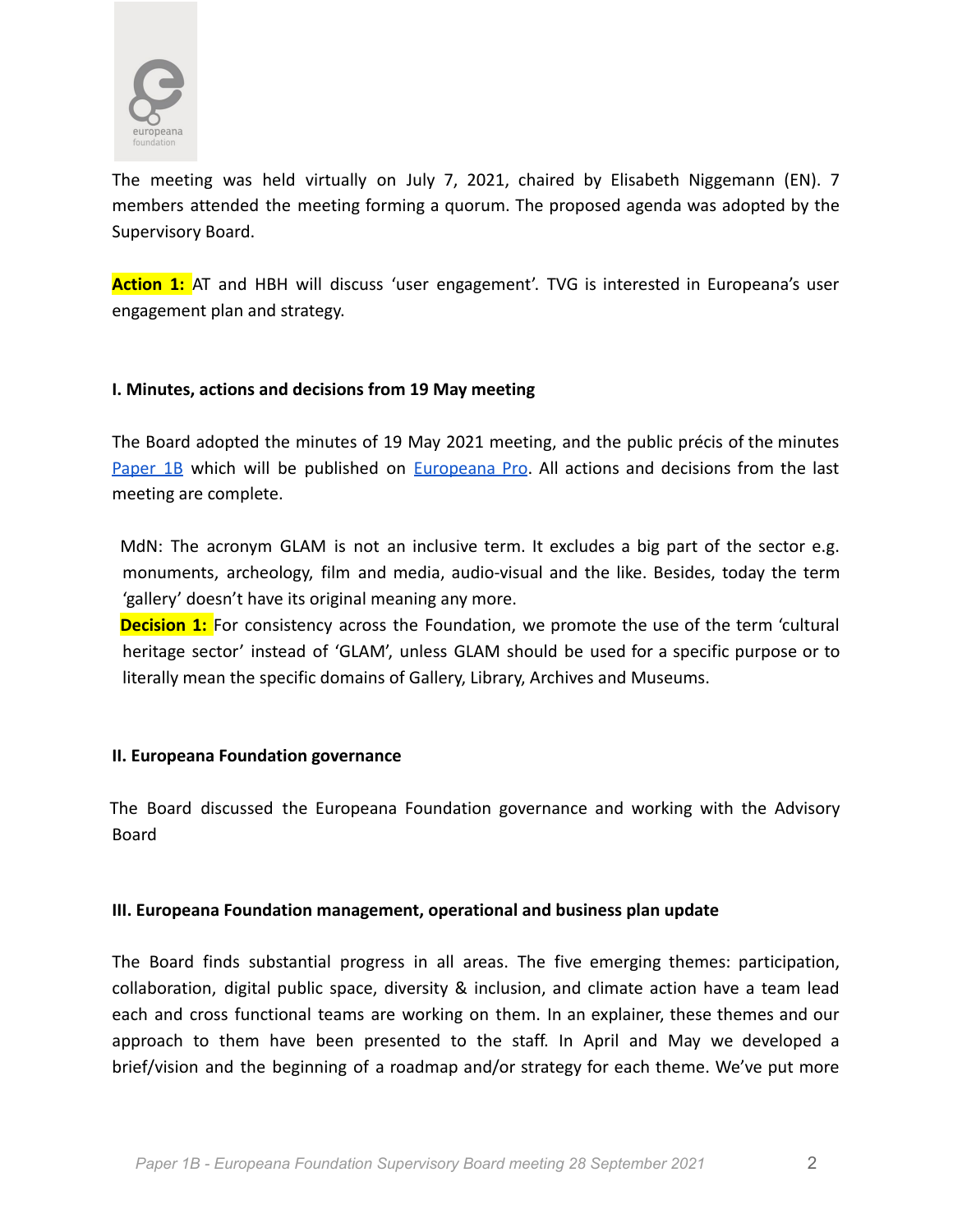

emphasis on digital public space, climate action and diversity and inclusion. Participation and collaboration will be in focus in the second half of the year.

Diversity and inclusion are extremely complex. The team has proposed 5 areas as key achievements: 1) Training and learning (i.e. Community Pact, ...); 2) Embed D&I best practices into the governance and internal policies of Europeana Foundation (i.e. Y4 implementation); 3) Diversify editorial output (i.e. compensated guest editors pilot,...); 4) Address diverse content on europeana.eu; 5) Increase the overall accessibility of Europeana. The challenges we may encounter include: finalising the community pact, operating across the networks (taskforce),

Climate action has our full attention now. The Foundation's Green Cross Team has a narrow remit to investigate and report Europeana's carbon footprint (CF) and to recommend ways to reduce our impact. The 2020 CF report is expected at the end of September. Our ambition is to become carbon neutral. The Europeana Network's Climate Action Group is very vocal and active. Joining forces with the Network and the Aggregators Forum we need to use the momentum, galvanise the energy and give our work around climate action some focus. We have to explore our accountability, our responsibility and our circle of influence. We are planning to develop an MoU or a manifesto to agree on our joint vision. Based on that we will construct our roadmap.

Digital public space is another complex topic and we're working on a number of fronts: the Advisory Board workshop on themes for our business plan in February, and ongoing discussion with ENA working towards a shared understanding of a position and actions. The Network Association has developed a strong position about digital public space for [culture](https://docs.google.com/document/d/1YMDHvGNnzqK7FfBeHWeX4QQTxlErEygEjJItVcoaigk/edit) (confidential) and the potential role Europeana can play in it. We have the Advisory Board [workshop](https://docs.google.com/document/d/1HSkm3ZX8z6gh2yHbpC21V23KIyu6OYos6yxvS3d53lU/edit#heading=h.v2elfojbyv2d) output. Based on these we are developing our digital principles position in response to the *[European](https://digital-strategy.ec.europa.eu/en/consultations/public-consultation-set-european-digital-principles)* [Commission's](https://digital-strategy.ec.europa.eu/en/consultations/public-consultation-set-european-digital-principles) consultation. Besides, the New European Bauhaus should have a digital component, to which Europeana is going to contribute input including digital principles and data spaces.

Staff wellbeing is high on our agenda: developing policies and support actions, remote working, personal development. Currently we have 10 vacancies to fill in a tough labour market. On the business side, we are focussing on meeting the expectations of the Commission in relation to DSI-4 year 3, and developing the DSI-4 implementation plan for year 4.